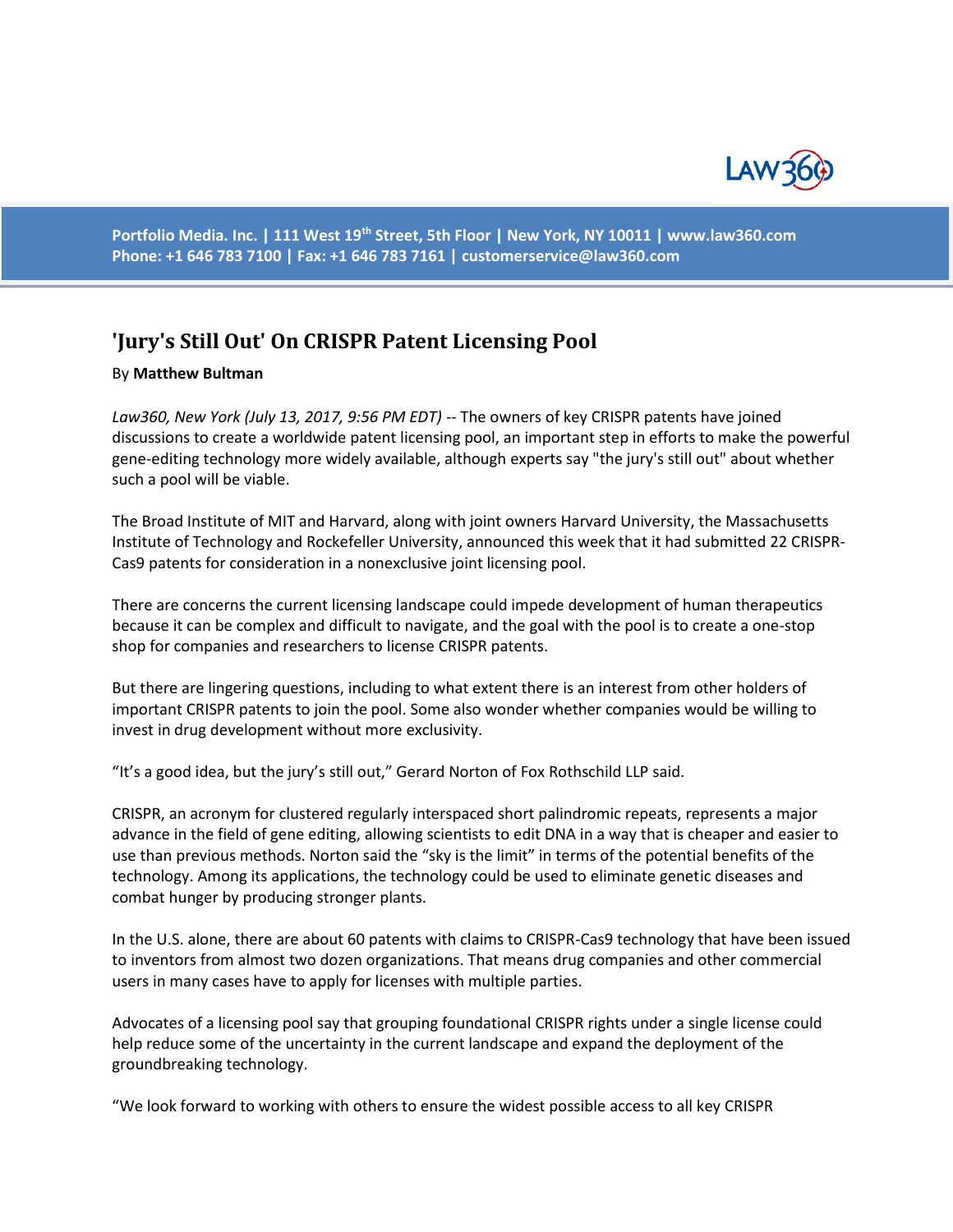intellectual property," Issi Rozen, chief business officer of the Broad Institute, said in a statement.

Among the patents the Broad Institute submitted for consideration to the proposed pool are 12 that were at the center of a closely watched dispute with University of California, Berkeley at the Patent Trial and Appeal Board over who was the first to invent the gene-editing technology.

In February, the PTAB held the Broad Institute's patents contained distinct subject matter from technology invented by a team of scientists at UC Berkeley and the University of Vienna. The decision allowed the Broad Institute to keep its IP rights despite a pending application from Berkeley. Berkeley has appealed the decision to the Federal Circuit.

Not long after, the European patent office said it intended to grant Berkeley's application for patents covering the use of CRISPR across prokaryotic and eukaryotic cells and organisms, which includes uses that the PTAB left to the Broad Institute team.

Brian Nolan of Mayer Brown LLP said these are going to be fundamental patents that people will want to use. It's unclear whether Berkeley or any other group that holds rights in CRISPR have expressed a desire to join the patent pool. While the Broad Institute made its application public, disclosure is not required.

A spokesman for Berkeley declined to comment.

"In order for this to work, I guess ideally you'd want to have the folks in California in on this," Norton said.

The proposed pool is being coordinated by MPEG LA LLC, an organization based in Denver that operates licensing pools for technologies used in electronics and other areas. The terms of the patent pool and a potential license have not yet been decided.

Attorneys said that will be an interesting aspect to watch. Innovative drug companies, for example, typically want some exclusivity when licensing patent rights, given the high costs associated with development of new drugs and treatments.

"I think that's a big question right now," said Tara Nealey of Polsinelli PC. "How can they balance this in a way that provides something of real value to the licensees, but it's going to be, by definition, nonexclusive?"

While there are examples of patent pools in the biopharmaceutical sector — Roche makes access to its patent portfolio for PCR, a molecular biological research tool, available through licensing programs they are far less common than in other markets, such as electronics.

Experts attribute this, in large part, to the substantial amount of money that drug companies invest in research and development of new drugs and treatments. Nolan also noted the uncertainty involved with the development of things like human therapeutics.

It remains to be seen how "innovative drug companies will consider a patent pool concept when they can't obtain the exclusivity they might normally want to get," he said.

Still, there is a good deal of excitement about the potential for CRISPR, which Nolan said many believe to be "game-changer technology." He said that could overcome any concern about a lack of exclusivity and help make the patent pool a reality.